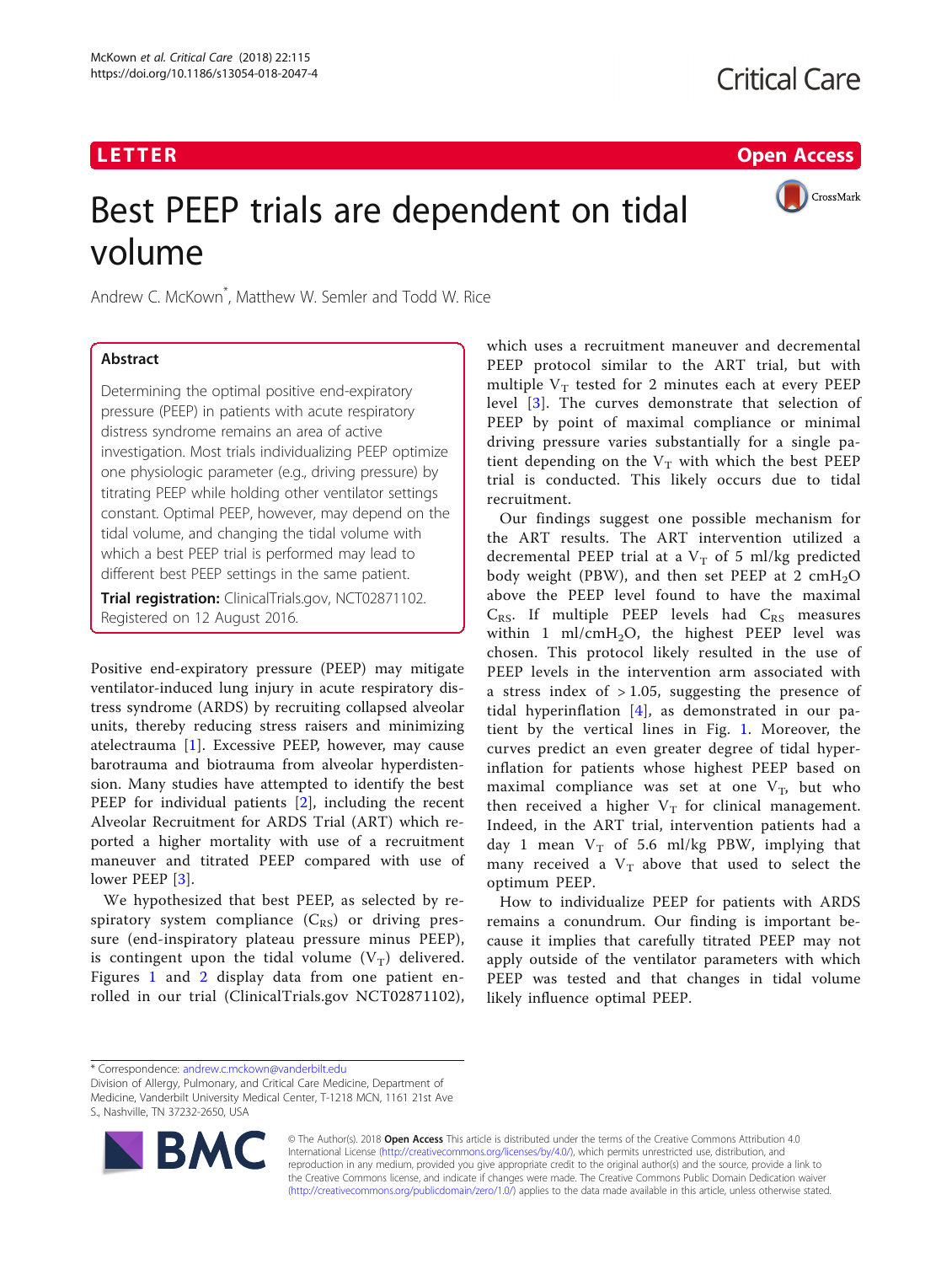<span id="page-1-0"></span>

Fig. 1 Point of maximal compliance depends on tidal volume used in PEEP trial. Plotted markers represent static compliance of respiratory system (C<sub>RS</sub>) at each PEEP level during a decremental PEEP trial for a single patient. Marker shapes correspond to measured stress index for the PEEP–tidal volume pairing, and marker color corresponds to tidal volume. Loess curve connects points with identical tidal volumes. Vertical lines indicate the PEEP selected by ART protocol for a given tidal volume. PBW predicted body weight, PEEP positive end-expiratory pressure



Fig. 2 Point of minimal driving pressure depends on tidal volume used in PEEP trial. Plotted markers are measured driving pressure at each PEEP level for a given tidal volume. Marker shapes coded by stress index, and superimposed loess lines show estimated driving pressure over the range of PEEP by tidal volume. Corresponding vertical lines indicate the PEEP selected by ART protocol for a given tidal volume. PBW predicted body weight, PEEP positive end-expiratory pressure

#### Funding

ACM was supported by the Vanderbilt Institute for Clinical and Translational Research (UL1 TR000445 from NCATS/NIH). MWS was supported by a National Heart, Lung, and Blood Institute (NHLBI) K12 award (K12HL133117). ACM and TWR received nonmonetary support from Maquet in the form of access to ServoTracker software and the ventilator Stress Index module for research purposes only. The funding institutions had no role in the conception, design, or conduct of the study; the collection, management, analysis, interpretation, or presentation of the data; or the preparation of the manuscript.

#### Availability of data and materials

The datasets generated during the current study are available from the corresponding author on reasonable request.

#### Authors' contributions

ACM, MWS, and TWR contributed to the study concept and design. ACM was responsible for acquisition of data. ACM, MWS, and TWR analyzed and interpreted the data. ACM and MWS drafted the manuscript. TWR critically revised the manuscript for important intellectual content. All authors read and approved the final manuscript.

#### Ethics approval and consent to participate

The study was approved by the Vanderbilt University Institutional Review Board (IRB# 160770) with informed consent obtained by patient surrogate.

#### Competing interests

Maquet was given the opportunity to review the manuscript prior to submission to ensure the absence of Maquet Confidential Information. The authors declare that they have no potential conflicts of interest.

Publisher's Note<br>Springer Nature remains neutral with regard to jurisdictional claims in published maps and institutional affiliations.

### Received: 11 April 2018 Accepted: 17 April 2018 Published online: 02 May 2018

#### References

- 1. Slutsky AS, Ranieri VM. Ventilator-induced lung injury. N Engl J Med. 2013; 369:2126–36.
- 2. Sahetya SK, Goligher EC, Brower RG. Fifty years of research in ARDS. Setting positive end-expiratory pressure in the acute respiratory distress syndrome. Am J Respir Crit Care Med. 2017;195:1429–38.